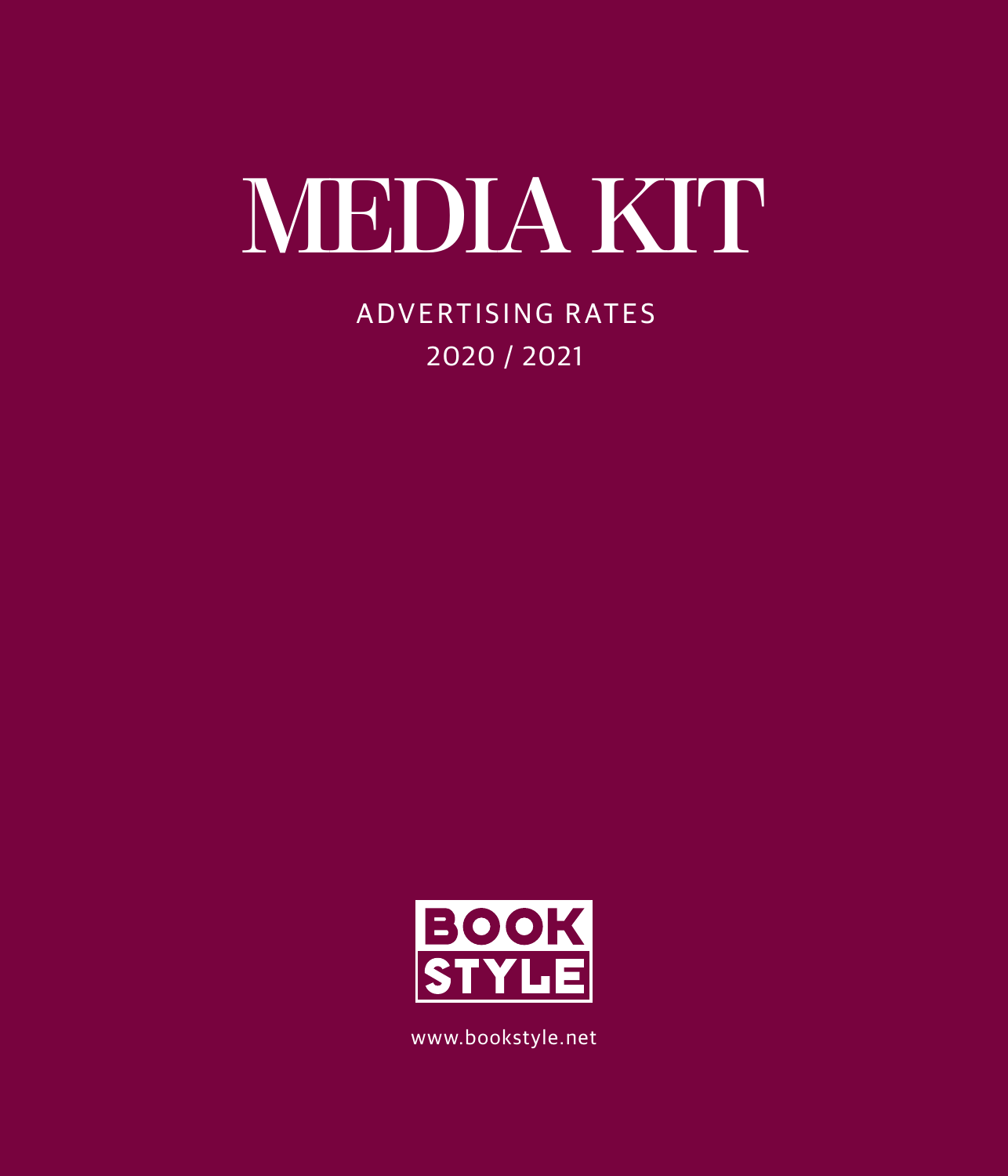# BOOK STYLE

*"Para tomar decisiones hay que comprender, y para comprender, tomar distancia. Lo esencial es aportar ideas, comprensión, capacidad de discernimiento e inspiración."\* "Things have to be understood in order to make decisions, and to understand things it's necessary to step back and take a good look. The important thing is to provide ideas, understanding, capacity of judgement and inspiration."*



### PRESENCIA EXCLUSIVA DURANTE UN AÑO EN LAS HABITACIONES DE 461 HOTELES GRAN LUJO, 5 Y 4 ESTRELLAS DE ESPAÑA\*\* EXCLUSIVE PRESENCE FOR ONE YEAR IN THE GUEST ROOMS OF 461 GRAND LUXE, 5- AND 4-STAR HOTELS IN SPAIN\*\*

| <b>CARACTERÍSTICAS TÉCNICAS SPECIFICATIONS</b>                                                                                |
|-------------------------------------------------------------------------------------------------------------------------------|
| <b>Formato Format</b>                                                                                                         |
| 230 X 280 mm                                                                                                                  |
|                                                                                                                               |
| Impresión Printing                                                                                                            |
| Máquina plana A 4+4 tintas. Four-colour offset.                                                                               |
|                                                                                                                               |
| <b>Portadas Covers</b>                                                                                                        |
| Ediciones Mallorca   Ibiza Mallorca   Ibiza editions                                                                          |
| Tapa en cartoné de 3mm sobre papel Creator Silk de 135 gramos.                                                                |
| Plastificado mate y lomo plano.                                                                                               |
| 3 mm hardcover on 135 gr. Creator Silk paper. Matte laminated                                                                 |
| with flat spine.                                                                                                              |
|                                                                                                                               |
|                                                                                                                               |
|                                                                                                                               |
| Portadas para el resto de España Covers for the rest of Spain<br>Tapa rústica cosida con doble solapa impresa en cartulina de |

250 gramos. Plastificado mate impreso a 4+4 tintas. Sewn softcover with flaps, printed on 250 gr card stock. Matte laminated, four-colour process.

**Papel interior** Textblock Estucado brillo de 115 gramos. 115 gr glossy coated paper.

**Encuadernación** Binding Cosida con hilo. Thread-sewn.

#### **Idiomas** Languages

Castellano e Inglés con cuadernillo adicional en Alemán para las ediciones MALLORCA STYLE e IBIZA STYLE. Spanish and English, with a section in German for MALLORCA STYLE and IBIZA STYLE.

### **Periodicidad** Periodicity

Anual. Yearly.

**Número de ediciones** Number of editions 4

**Tirada total** Total print run 143.140 ejemplares. 143.140 copies.

### **Paginación** Pages

240 páginas de promedio. Average 240 pages.

Bookstyle instagram account. Find the best of spain here.





www.bookstyle.net

66.528 rooms 143.140 copies



















\* Visión de Pilar Adán referida al mundo de los libros. Poeta, escritora y editora. Pilar Adán's outlook on the world of books. She is a poet, author and publisher. \*\* Ver listado de hoteles en las páginas 14-15 de este MEDIA KIT. See the hotel listing on pages 14-15 of this MEDIA KIT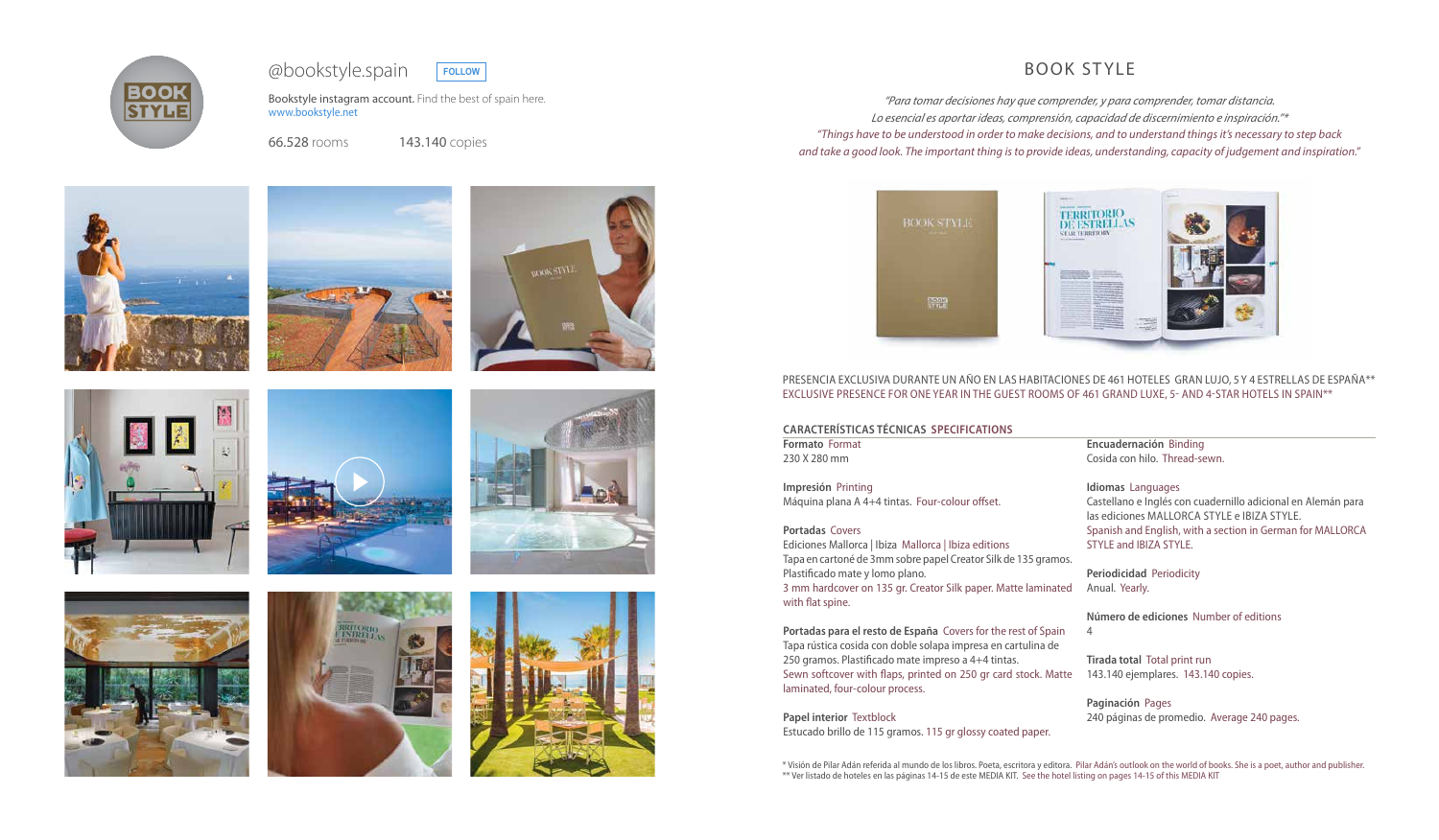### Consiga 23.068.584 impactos potenciales get 23.068.584 potential IMPACTS

Este cálculo de IMPACTOS PUBLICITARIOS es el resultado de multiplicar el número de habitaciones en las que están presentes los BOOK STYLE durante un año, 461 Hoteles y 66.528 habitaciones, por los datos de ocupación de clientes en hoteles 4-5 estrellas (76% de promedio el año 2018) teniendo en cuenta el promedio de 1,9 personas por habitación. A ello le aplicamos un coeficiente de lectura del 50%, por lo que el dato de impactos finales durante un año es de 23.068.584. This estimate of ADVERTISING IMPACTS has been established by multiplying the number of guest rooms in which the BOOK STYLE publications are on hand for one year (the 66,528 guest rooms of 461 hotels) by the occupancy rate for 5- and 4-star hotels (an average 76% in 2018) and an average of 1.9 persons per room. Then we apply a read coefficient of 50%, which gives an end result of 23,068,584 advertising impacts per year.

> Motivo del viaje\* Purpose of trip H) Negocios Business I ) Vacaciones Holidays J) Otros Others

### **PERFIL LECTORES READER PROFILE**

Sexo Gender

Motivo del viaje Purpose of trip

\* Datos proporcionados para España por EGATUR – Ministerio de Industria, Energía y Turismo del Gobierno Español. \* Data from EGATUR – Spanish Ministry of Industry, Energy and Tourism.

Edad\* Age A ) Entre 18 y 24 años / 18 to 24 years B ) Entre 25 y 34 / 25 to 34 years C ) Entre 35 y 49 / 35 to 49 years D ) Entre 50 y 64 / 50 to 64 years E ) Más de 65 / 65 years and over





Sexo\* Gender F ) Hombres Mens G ) Mujeres Womens



Procedencia\* Provenance K ) EEUU - Canadá USA - Canada L ) UK - Irlanda UK - Ireland M ) América Latina Latin America N ) Europa Europe O ) Otros Others

Bookstyle instagram account. Find the best of spain here. www.bookstyle.net





66.528 rooms 143.140 copies

















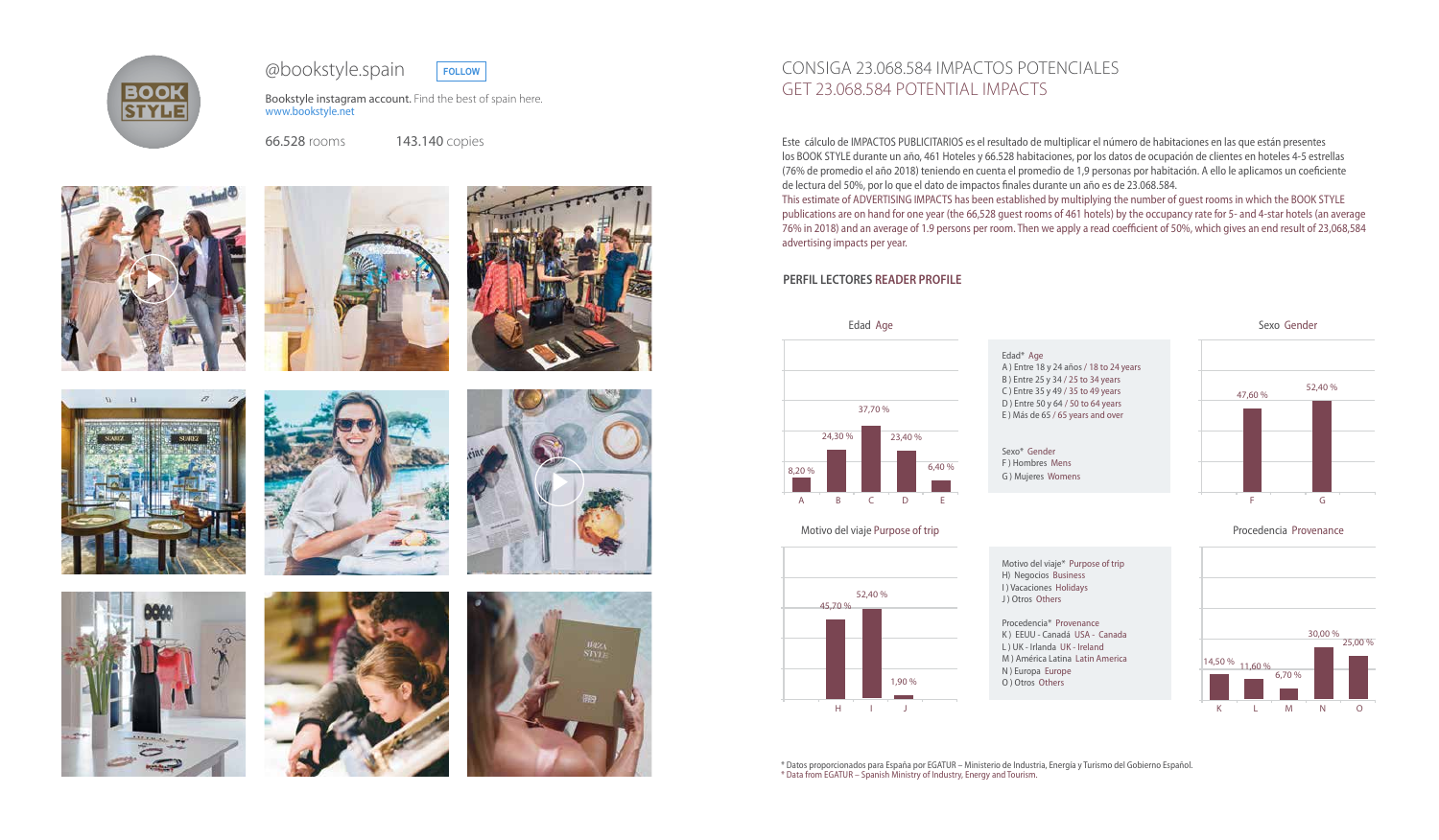|         | Medida Size (mm) |
|---------|------------------|
| 21.750€ | 232x280          |
| 18.500€ | 464x280          |
| 18.000€ | 464x280          |
| 17.500€ | 464x280          |
| 14.750€ | 464x280          |
| 9.950€  | 211x258          |
| 8.250€  | 211x258          |
| 6.575€  | 192x116          |
| 5.350€  | 192x116          |
| 13.250€ |                  |

**DISTRIBUCIÓN DISTRIBUTI** Septiembre 2020 - agosto 2021 Semtember 2020 - August 2021

**CIERRE DE CONTRATACIÓN DEADLINE CONTRACT** 15 junio 2020 June 15th 2020

Bookstyle instagram account. Find the best of spain here. www.bookstyle.net

\* Estudio sobre los nuevos formatos de la comunicación de Jason Miller. From a study on new communication formats by Jason Miller.





*"El marketing de contenidos ya no es una cuestión de números. Es una cuestión de relevancia"\* "Content marketing is no longer a numbers game. It's a game of relevance" \**

CONTRAPORTADA Back cover DOBLE INTERIOR PORTADA Double inside front cover DOBLE INTERIOR CONTRAPORTADA Double inside back cover DOBLE PÁGINA PREFERENTE Preferential double page DOBLE PÁGINA Double page PÁGINA PREFERENTE Preferential page PAGINA Page  $8.250 \in$  211x258 MEDIA PÁGINA Half page MEDIA PÁGINA COMPARTIDA Shared half page PUBLIRREPORTAJE - DOBLE PÁGINA Advertising feature - Double page

Doble página 464 x 280 mm

Página 211 x 258 mm

Media pág. horizontal 192 x 116 mm



Media pág. vertical 94 x 235 mm





66.528 rooms 143.140 copies



















### TARIFAS RATES BOOK STYLE ESPAÑA BOOK STYLE SPAIN **2020 / 2021**



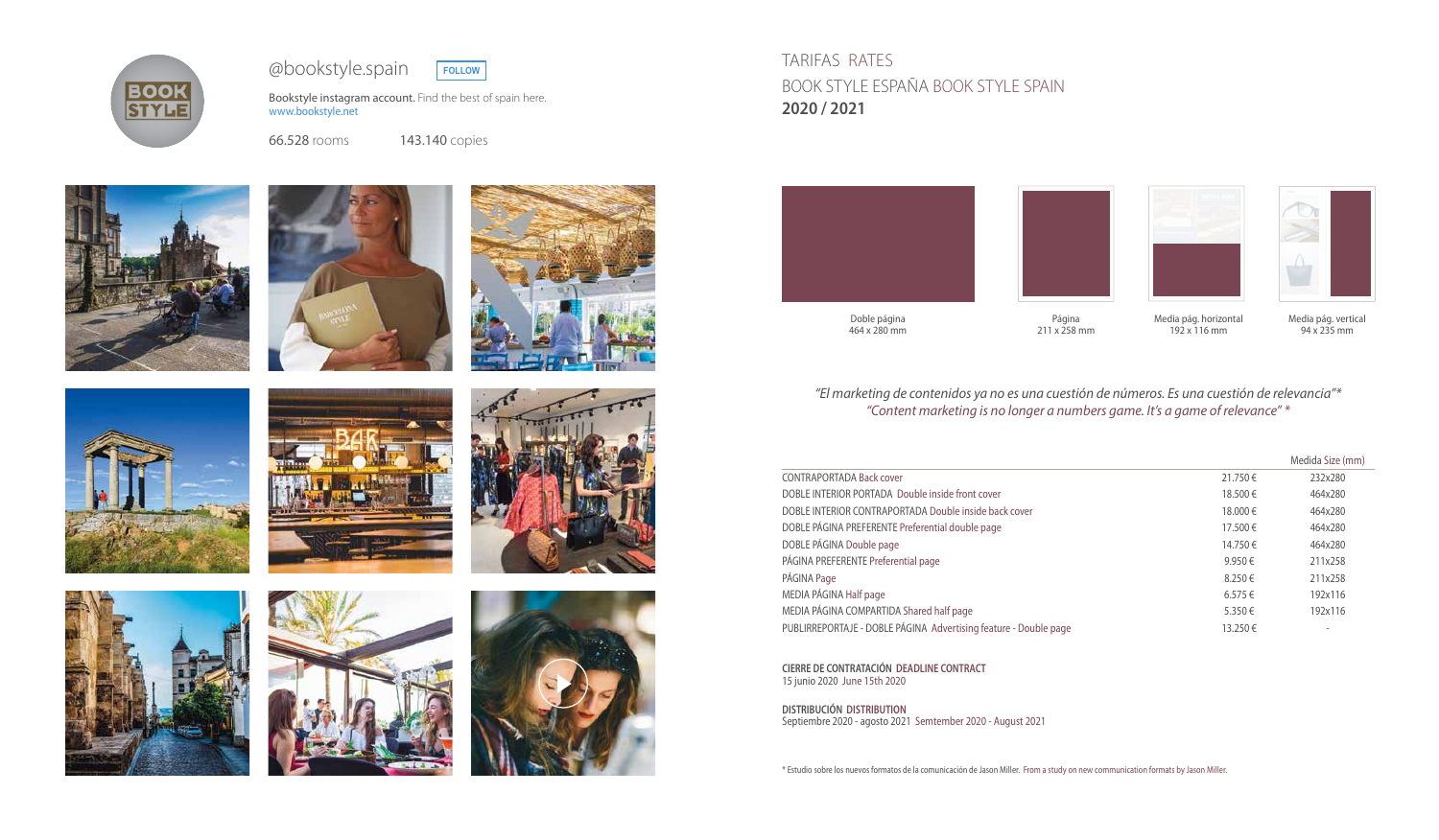|                                                                                   | <b>MADRID</b> | <b>BARCELONA</b> | <b>MALLORCA</b> | <b>IBIZA</b> |  |
|-----------------------------------------------------------------------------------|---------------|------------------|-----------------|--------------|--|
| <b>EJEMPLARES COPIES</b>                                                          | 45.000        | 45.000           | 32.500          | 10.500       |  |
| <b>CONTRAPORTADA Back cover</b>                                                   | 15.000€       | 15.000€          | 7.500€          | $6.000 \in$  |  |
| TRIPLE INTERIOR CONTRAPORTADA Triple inside back cover                            | 14.850€       | 14.850€          |                 |              |  |
| DOBLE INTERIOR PORTADA Double inside front cover                                  | 13.475 €      | 13.475€          | 6.950€          | 5.250€       |  |
| DOBLE INTERIOR CONTRAPORTADA Double inside back cover                             | 11.450€       | 11.450€          | 6.750€          | 4.800€       |  |
| DOBLE PÁGINA PREFERENTE Preferential double page                                  | 11.000€       | 11.000€          | $6.000 \in$     | 5.000€       |  |
| DOBLE PÁGINA Double page                                                          | 9.500€        | 9.500€           | 5.800€          | 4.600€       |  |
| PÁGINA PREFERENTE Preferential page                                               | 7.725€        | 7.725€           | 4.000€          | 3.000€       |  |
| PÁGINA Page                                                                       | 6.150€        | 6.150€           | 3.500€          | 2.500€       |  |
| MEDIA PÁGINA Half page                                                            | 4.850€        | 4.850€           | 2.700€          | 1.750€       |  |
| MEDIA PÁGINA COMPARTIDA Shared half page                                          | 3.975€        | 3.975€           | 2.000€          | 1.500€       |  |
| PUBLIRREPORTAJE - DOBLE PÁGINA Adv. feature - Double page                         | 8.500€        | 8.500€           | 5.400€          | 4.100€       |  |
| Tarifas módulos. Guía de establecimientos. Rates for modules. Establishment quide |               |                  |                 |              |  |
| MÓDULO CUÁDRUPLE Quadruple module                                                 | 4.800€        | 4.800€           | 2.700€          | 2.200€       |  |
| MÓDULO DOBLE Double module                                                        | 3.100€        | 3.100€           | 1.650€          | 1.300€       |  |
| MÓDULO SENCILLO, Single module                                                    | 1950€         | 1950€            | $950 \in$       | 750€         |  |

Bookstyle instagram account. Find the best of spain here. www.bookstyle.net

|                                                                                   | <b>MADRID</b> | <b>BARCELONA</b> | <b>MALLORCA</b> | <b>IBIZA</b> |  |
|-----------------------------------------------------------------------------------|---------------|------------------|-----------------|--------------|--|
| <b>EJEMPLARES COPIES</b>                                                          | 45.000        | 45.000           | 32.500          | 10.500       |  |
| <b>CONTRAPORTADA Back cover</b>                                                   | 15.000€       | 15.000€          | 7.500€          | $6.000 \in$  |  |
| TRIPLE INTERIOR CONTRAPORTADA Triple inside back cover                            | 14.850€       | 14.850€          |                 |              |  |
| DOBLE INTERIOR PORTADA Double inside front cover                                  | 13.475 €      | 13.475 €         | 6.950€          | 5.250€       |  |
| DOBLE INTERIOR CONTRAPORTADA Double inside back cover                             | 11.450€       | 11.450€          | 6.750€          | 4.800€       |  |
| DOBLE PÁGINA PREFERENTE Preferential double page                                  | 11.000€       | 11.000€          | $6.000 \in$     | 5.000€       |  |
| DOBLE PÁGINA Double page                                                          | 9.500€        | 9.500€           | 5.800€          | 4.600€       |  |
| PÁGINA PREFERENTE Preferential page                                               | 7.725€        | 7.725€           | 4.000€          | 3.000€       |  |
| PÁGINA Page                                                                       | 6.150€        | 6.150€           | 3.500€          | 2.500€       |  |
| MEDIA PÁGINA Half page                                                            | 4.850€        | 4.850€           | 2.700€          | 1.750€       |  |
| MEDIA PÁGINA COMPARTIDA Shared half page                                          | 3.975€        | 3.975€           | 2.000€          | 1.500€       |  |
| PUBLIRREPORTAJE - DOBLE PÁGINA Adv. feature - Double page                         | 8.500€        | 8.500€           | 5.400€          | 4.100€       |  |
| Tarifas módulos. Guía de establecimientos. Rates for modules. Establishment guide |               |                  |                 |              |  |
| MÓDULO CUÁDRUPLE Quadruple module                                                 | 4.800€        | 4.800€           | 2.700€          | 2.200€       |  |
| MÓDULO DOBLE Double module                                                        | 3.100€        | 3.100€           | 1.650€          | 1.300€       |  |
| MÓDULO SENCILLO Single module                                                     | 1.950€        | 1.950€           | 950€            | 750€         |  |
|                                                                                   |               |                  |                 |              |  |

### **CIERRE DE CONTRATACIÓN DEADLINE CONTRACT**

Mallorca Style / Ibiza Style: 15 abril 2020 April 15th 2020 Madrid Style / Barcelona Style: 15 mayo 2020 May 15th 2020

### **DISTRIBUCIÓN DISTRIBUTION**

Mallorca Style / Ibiza Style: mayo 2020 - abril 2021 May 2020 - April 2021 Madrid Style/ Barcelona Style: septiembre 2020 - agosto 2021 September 2020 - August 2021





# TARIFAS RATES madrid STYLE · Barcelona STYLE · mallorca STYLE · ibiza STYLE **2020 / 2021**



Doble página 464 x 280 mm

Página 211 x 258 mm

Media pág. horizontal 192 x 116 mm



Media pág. vertical 94 x 235 mm





66.528 rooms 143.140 copies















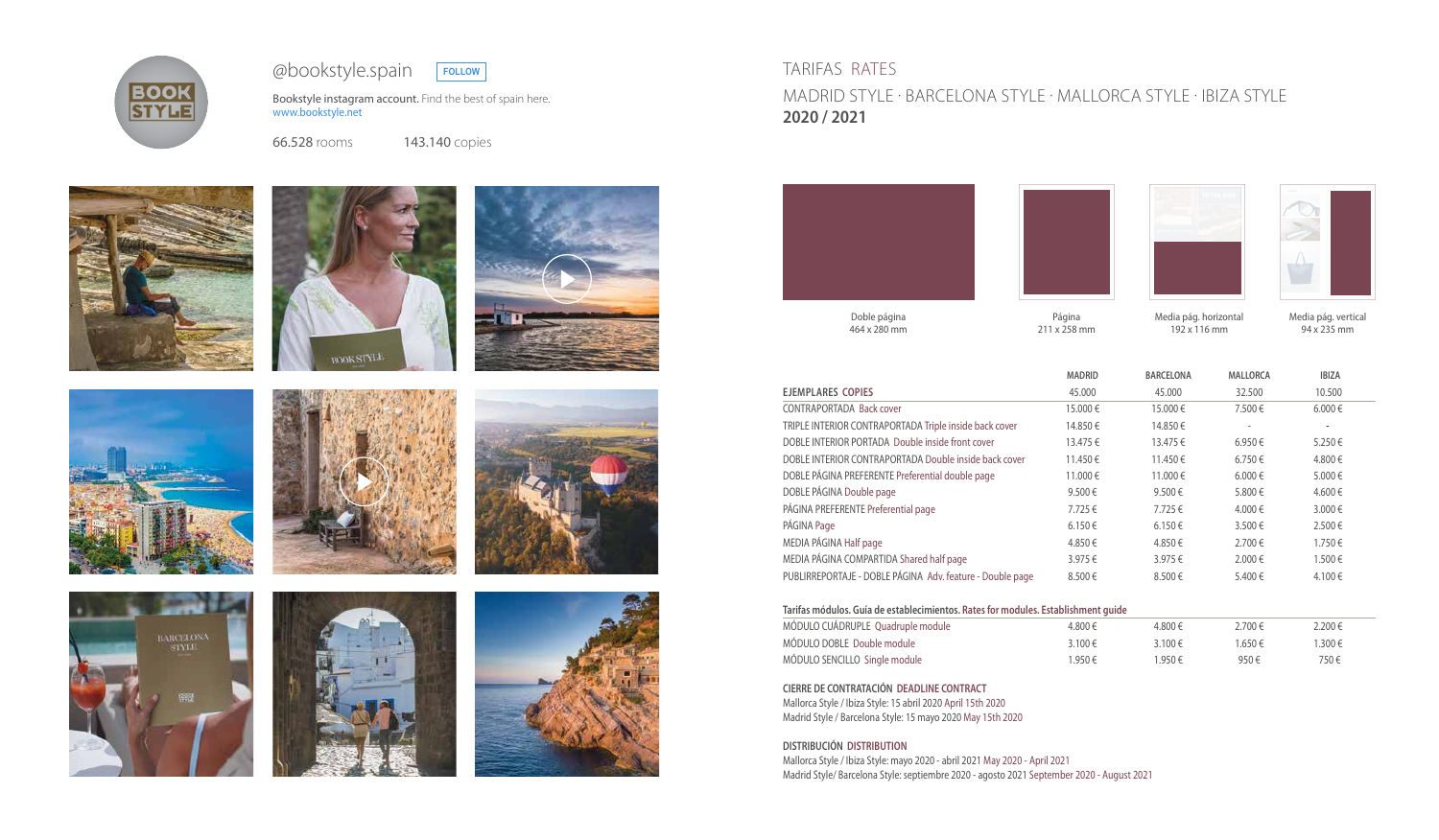Servicio destinado a cadenas y establecimientos hoteleros que incluye en un mismo paquete y durante 1 año: - Entrega de ejemplares y reposiciones para asegurar la presencia del libro en todas las habitaciones de hotel. - Publicación de un doble módulo de publicidad para anunciar los servicios complementarios del hotel y promoción complementaria en redes sociales.

This is a special service pack conceived for hotel chains and establishments, featuring the following advantages for 1 year: - Delivery of initial copies and replacement to ensure the constant presence of the publication in all the hotel's guest rooms. - Publication of a double advertising module to present the hotel's services and amenities, with additional promotion

Ejemplares Book Style ( PVP 25 € ) Book Style Copies ( $\in$  25)

PAQUETE 51 - 200 EJEM . Package 51 - 200 copies. PAQUETE 201 - 450 EJEM. Package 201 - 450 copies. PAQUETE 451 - 650 EJEM. Package 451 - 650 copies. PAQUETE 651 - 850 EJEM. Package 651 - 850 copies PAQUETE 851 - 1500 EJEM. Package 851 - 1500 copies. COMPRA SUPERIOR A 1500 EJEM. Over 1500 copies.

on the social media.



El presupuesto del paquete de servicio será el resultado de multiplicar número de ejemplares solicitados por el hotel –siempre en función de las habitaciones disponibles– por el precio del ejemplar bonificado. A la cantidad resultante se le aplica el 4% de IVA (IVA asignado a la edición de libros en España).

The price of the service pack is determined by multiplying the number of copies requested by the hotel (according to the number of available guest rooms) by the discount price per copy. 4% VAT (the special book publishing rate in Spain) will be added to the sum obtained in this way.







| Precio por ejemplar | Oferta especial -40% |
|---------------------|----------------------|
| <b>Price book</b>   | Special offer -40%   |
| 14,50€              | 8.70€                |
| 12,47 €             | 7,48€                |
| 10,48€              | 6,28€                |
| 9,30€               | 5,58€                |
| 8.60€               | 5,16€                |
| 6.40€               | 3.48€                |
|                     |                      |

# Servicio exclusivo para hoteles con Book Style EXCLUSIVE SERVICE FOR HOTELS CARRYING BOOK STYLE PUBLICATIONS

Nº ejemplares Book Style Number of copies

Doble módulo Double module Redes Sociales Social network

Bookstyle instagram account. Find the best of spain here. www.bookstyle.net





66.528 rooms 143.140 copies

















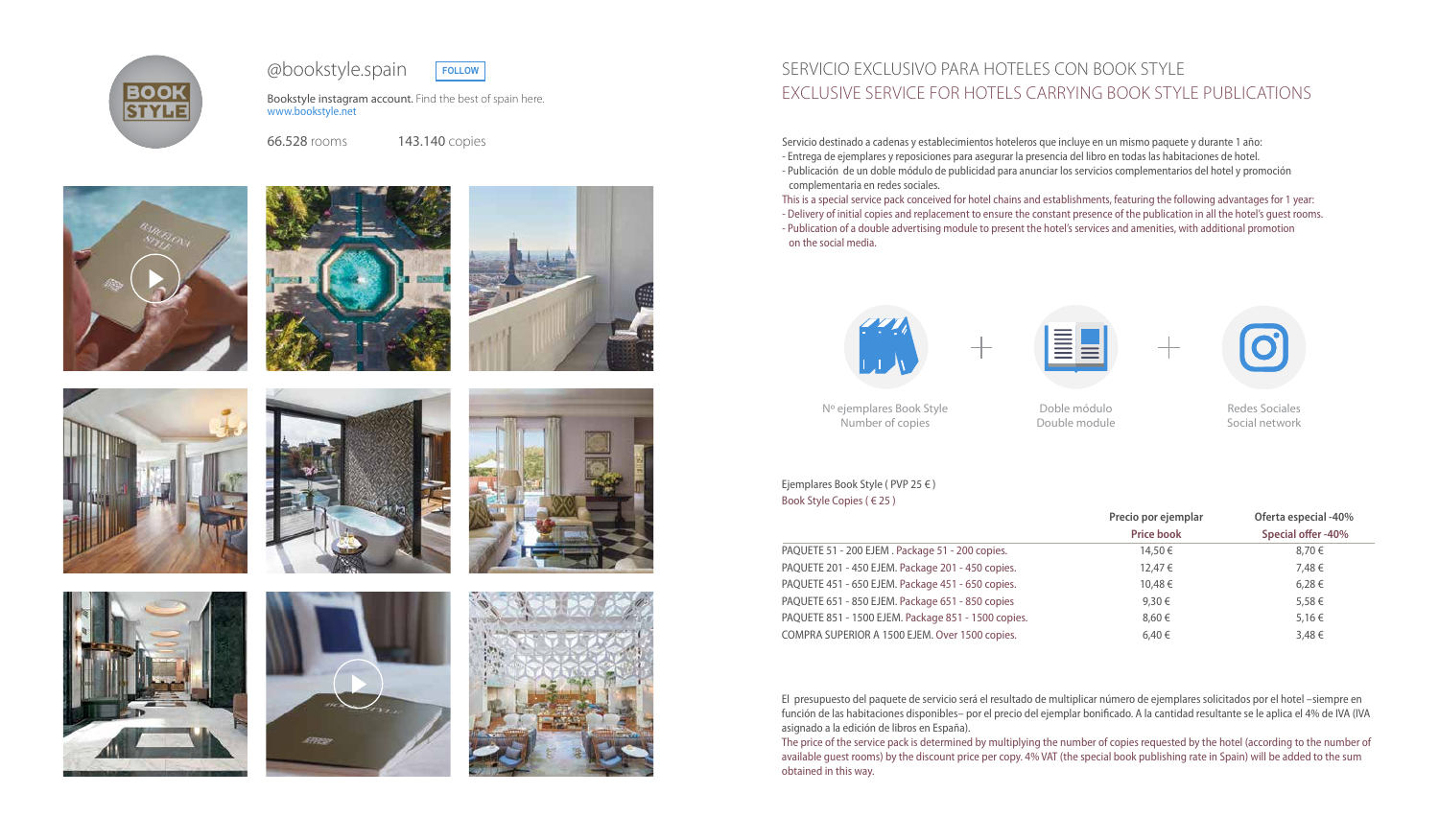La contratación de módulos de publicidad en la sección 'Establecimientos' de los libros Book Style incluye la inserción de fichas comerciales en bookstyle.net.

Al contratar el Pack Digital el anunciante puede beneficiarse de un 40% de descuento en la suma de las tarifas de publicidad de los libros Book Style + la web.

The hiring of advertising modules in the 'Establishments' section of the Book Style editions includes the insertion of website file on bookstyle.net

By hiring the Digital Pack the advertiser can benefit from a 40% discount on the sum of advertising rates of the Book Style publications + the web page.

**TARIFA ANUAL YEARLY RATE**

# Edición impresa + web printed issue + web PAck digital digital pack 2020 / 2021

### **EL PACK DIGITAL INCLUYE DIGITAL PACK INCLUDED:**

|                                   | Libro Book Style     | Web BSTYLE    | Oferta especial - 40 % |
|-----------------------------------|----------------------|---------------|------------------------|
|                                   | <b>Módulo Module</b> | <b>Banner</b> | Special offer - 40 %   |
| MODULO SENCILLO Single module     | 1.950€               | 900€          | 1.700€                 |
| MÓDULO DOBLE Double module        | $3.100 \in$          | 900€          | $2.400 \in$            |
| MÓDULO CUÁDRUPLE Quadruple module | 4.800€               | 900€          | $3.500 \in$            |

- • 1 Módulo de publicidad en la sección 'Establecimientos' de los libros Book Style con textos descriptivos en castellano-inglés. Advertising module in the Establishments' section of the Book Style edtions with descriptive text in Spanish and English.
- • 1 Ficha comercial en bookstyle.net con carrusel de hasta 6 fotografías, datos de localización y plano, links a web, e-mail y RR.SS. Website file on bookstyle.net, with images carrousel, location data and map, links to website, e-mail and social networks.
- • 1 Banner Sky Small en la sección 'Establecimientos' de bookstyle.net Sky Small banner in the Establishments' section of the bookstyle.net

### **TARIFA ANUAL\* YEARLY RATE**

|                                 | Home Home | Secciones Sections | <b>Buscador Browser</b>  | <b>Formato Format</b>       |
|---------------------------------|-----------|--------------------|--------------------------|-----------------------------|
| Megabanner                      | 2.400 €   | -                  |                          | 980 x 90 px / 45 Kb         |
|                                 |           |                    |                          | 320 x 100 px (Mobile)       |
| Robapáginas Half Page Rectangle | 2.000 €   | 1.200€             | $\overline{\phantom{a}}$ | $300 \times 600$ px / 50 Kb |
| Robapáginas Medium Rectangle    | 1.600€    | 900€               | 500€                     | 300 x 250 px / 30 Kb        |



# TARIFAS RATES Banners Publicitarios Advertising Banners **2020 / 2021**



\* Tarifa anual con posibilidad de facturación mensual. Yearly rate with possibility of monthly invoicing.



Módulo cuádruple Foto Image: 192 x 217 mm Texto Text: 480 caracteres con espacios



Módulo doble vertical Foto Image: 94 x 217 mm Texto Text: 240 caracteres con espacios



Módulo doble horizontal Foto Image: 192 x 94 mm Texto Text: 480 caracteres con espacios



Módulo individual Foto Image: 94 x 94 mm Texto Text: 240 caracteres con espacios

#### **REQUERIMIENTOS FICHA WEB**

Foto: 940 px de ancho x 588 px de alto Texto: 480 caracteres con espacios incluidos

### **WEBSITE FILE REQUIREMENTS**

Photo: 940 px wide x 588 px high Text: 480 characters with spaces included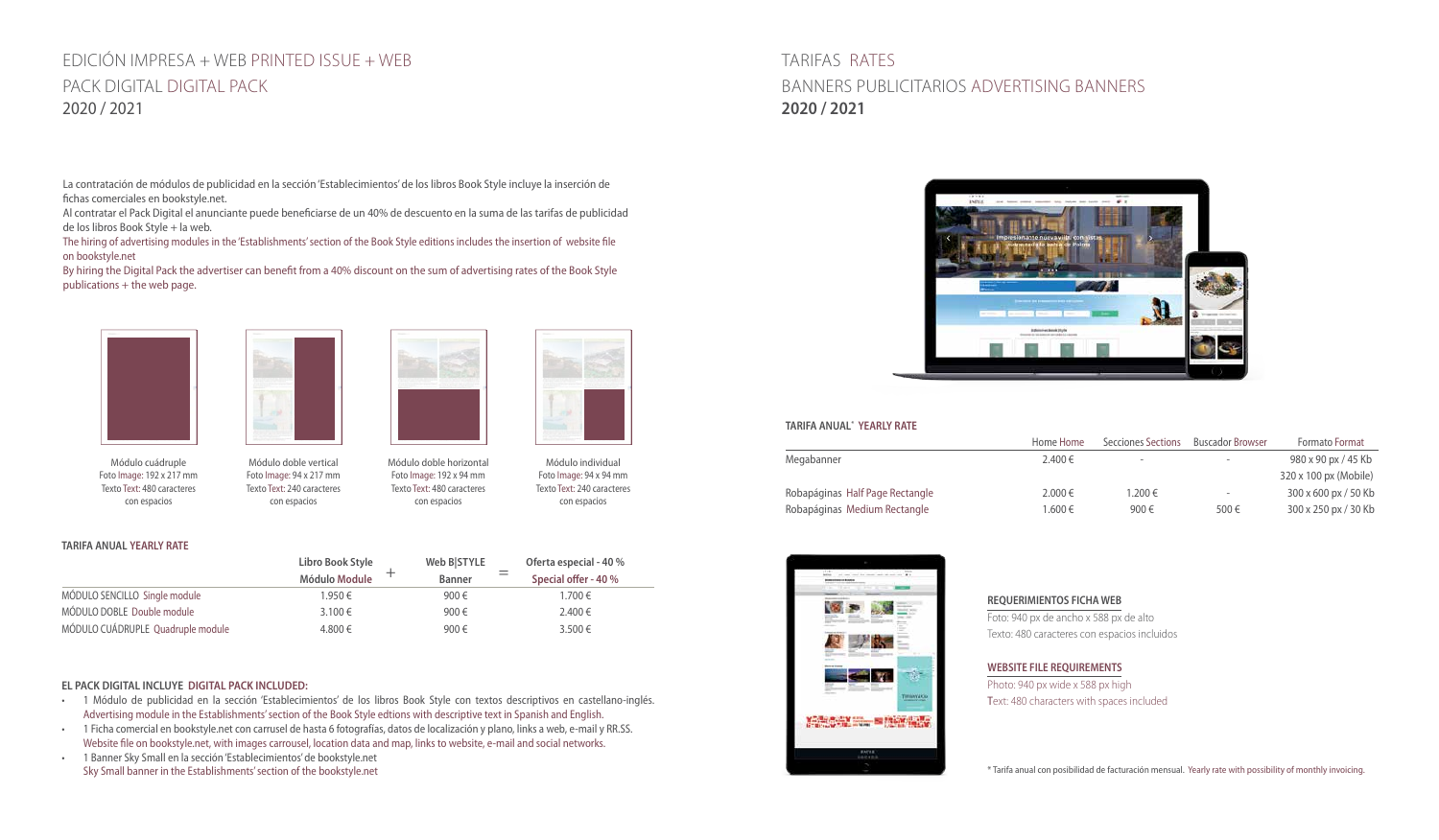# DISTRIBUCIÓN DISTRIBUTION 2020 / 2021

5 \*\*\*\*\* Hab Barceló Emperatriz Barceló Torre de Madrid Círculo Gran Vía Eurostars Madrid Tower Hotel Eurostars Suites Mirasierra Hotel & Spa Gran Hotel Inglés 48 Gran Meliá Fénix Hotel Gran Meliá Palacio de Los Duques Heritage Hesperia Madrid Hospes Puerta de Alcalá Hotel Miguel Ángel By Bluebay Hyatt Centric Gran Vía Madrid Melia Madrid Princesa NH Collection Palacio de Tepa NH Collection Paseo del Prado NH Suecia Riu Plaza España Relais & Chateaux Hotel Orfila The Principal Madrid Hotel The Westin Palace Hotel Único Madrid Hotel 45 Urban Hotel Urso Hotel & Spa Madrid Villa Real Hotel VP Plaza de España design Wellington Hotel

#### **MADRID STYLE**

4\*\*\*\*\* Hab Abba Madrid Hotel AC Hotel Aitana AC Hotel Alcalá de Henares AC Hotel Aravaca AC Hotel Atocha AC Hotel Carlton AC Hotel Coslada Airport AC Hotel Cuzco AC Hotel La Finca AC Hotel Madrid Feria AC Hotel Recoletos AC Hotel San Sebastián de Los Reyes Artiem Madrid Ayre Gran Hotel Colón 359 Barrio de Salamanca 63 Catalonia Gran Vía Hotel Catalonia Puerta del Sol Hotel Clement Barajas Courtyard By Marriott Madrid Princesa Dear Hotel Doubletree By Hilton Madrid Prado 61 El Antiguo Convento de Boadilla del Monte 17 Elba Madrid Alcalá 261 Emperador Hotel Encín Golf Hotel Eurostars Gran Madrid Hotel Eurostars Central Eurostars Arenas de Pinto Eurostars Plaza Mavor Eurostars I-Hotel Exe Gran Hotel Almenar

|            | Exe Hotel El Coloso                                      | 84         |
|------------|----------------------------------------------------------|------------|
|            | Gran Versalles                                           | 145        |
| Hab        | H10 Puerta de Alcala Hotel                               | 138        |
| 146        | H <sub>10</sub> Tribeca                                  | 140        |
| 258<br>71  | H10 Villa de La Reina                                    | 74<br>103  |
| 476        | Iberostar Las Letras Gran Vía<br>Ilunion Alcalá Norte    | 212        |
|            | Ilunion Atrium                                           | 195        |
| 182        | Ilunion Pío Xii                                          | 214        |
| -48        | Ilunion Suites Madrid                                    | 152        |
| 214        | Indigo Madrid-Gran Via                                   | 85         |
| 180        | Isla de La Garena Hotel                                  | 79         |
| 46         | Lusso Hotel Infantas                                     | 40         |
| 171        | Madrid Marriott Auditórium                               |            |
| 41         | Hotel & Conference Center                                | 869        |
| 267        | Me Madrid Reina Victoria Hotel                           | 192        |
| 159        | Meliá Avenida America Hotel                              | 322        |
| 265        | Meliá Barajas                                            | 230        |
| -85        | Meliá Castilla Hotel                                     | 915        |
| 114        | Melia Madrid Serrano                                     | 357        |
| 127<br>550 | NH Alcorcón                                              | 102<br>183 |
| 32         | NH Collection Abascal<br>NH Collection Eurobuilding      | 440        |
| 76         | NH Collection Gran Vía                                   | 94         |
| 465        | NH Collection Palacio de Aranjuez                        | 86         |
| 45         | NH Lagasca                                               | 100        |
| 97         | NH Las Tablas                                            | 149        |
| 78         | NH Madrid Alonso Martinez                                | 101        |
| 115        | NH Madrid Balboa                                         | 111        |
| 214        | NH Nacional                                              | 214        |
| 255        | NH Paseo de La Habana                                    | 155        |
|            | NH Principe de Vergara                                   | 155        |
| Hab        | NH Ribera del Manzanares                                 | 224        |
| 207        | NH Collection Madrid Colón                               | 146        |
| 112        | <b>NH Ventas</b>                                         | 199        |
| -90        | NH Zurbano                                               | 257        |
| 110        | Novotel Madrid Center                                    | 790        |
| 161<br>112 | Novotel Madrid                                           | 246        |
| 113        | Campo de Las Naciones<br>Novotel Madrid Puente de La Paz | 240        |
| 319        | Occidental Castellana Norte                              | 144        |
| 90         | Only You Boutque Hotel Madrid                            | 70         |
| 154        | Only You Hotel Atocha                                    | 204        |
| 63         | Pozuelo                                                  | 48         |
| 100        | Preciados                                                | 100        |
| 83         | Quinta de Los Cedros                                     | 32         |
| 359        | Sercotel Princesa de Éboli                               | 97         |
| 63         | 11th Príncipe By Splendom Suites                         | 36         |
| 185        | Täch Hotel Madrid Airport                                | 81         |
| 63         | <b>Tryp Madrid</b>                                       |            |
| 72         | Alameda Aeropuerto Hotel                                 | 145        |
|            | Vincci Centrum                                           | -87        |
| 423        | Zenit Abeba Hotel                                        | 89         |
| 162<br>61  | <b>BARCELONA STYLE</b>                                   |            |
|            |                                                          |            |
| 17         | Gran Lujo (GL)                                           | Hab        |
| 261        | ABaC Restaurant & Hotel                                  | 15         |
| 232        | Casa Fuster                                              | 105        |
| 39         | Claris Hotel & Spa                                       | 124        |
| 100        | DO: Plaça Reial                                          | 18         |
| 135        | El Palace                                                | 125        |
| 116        | <b>Eurostars Grand Marina Hotel</b>                      | 291        |
| 92         | Gran Hotel La Florida                                    | 70         |
| 112        | Le Méridien Barcelona                                    | 231        |
| 103        | Fairmont Rey Juan Carlos I                               | 432        |
|            |                                                          |            |

| 84         | Majestic Hotel & Spa Barcelona                | 275       | $4***$                               |
|------------|-----------------------------------------------|-----------|--------------------------------------|
| 145        | Mandarin Oriental, Barcelona                  | 120       | Arrey Alella                         |
| 138        | Mercer Hotel Barcelona                        | 28        | Ayre Hotel Casp                      |
| 140        | Miramar Barcelona                             | 75        | <b>AC Hotel Barcelo</b>              |
| 74         | Monument Hotel                                | 84        | AC Hotel Diagor                      |
| 103        | Suites Avenue Apartments Luxe                 | 41        | AC Hotel Irla                        |
| 212        | The Wittmore                                  | 22        |                                      |
| 195        |                                               |           | AC Sants                             |
|            | The Serras                                    | 28        | AC Hotel Som                         |
| 214        | W Barcelona                                   | 473       | <b>AC Victoria Suite</b>             |
| 152        |                                               |           | <b>Balmes</b>                        |
| 85         | $5***$                                        | Hab       | Barcelona Cated                      |
| 79         | Almanac Barcelona                             | 91        | Barcelona Cente                      |
| 40         | <b>Bagués</b>                                 | 31        | Barcelona Colon                      |
|            | <b>Cotton House</b>                           | 83        | Barcelona Prince                     |
| 869        | Eurostars Bcn Design                          | 65        | Barcelona Unive                      |
| 192        | <b>Grand Hotel Central</b>                    | 147       | <b>BCN Urban Hote</b>                |
| 322        | Hesperia Barcelona Fira Suites                | 51        | Casa Bonay                           |
| 230        | Hesperia Barcelona Tower                      | 280       | Catalonia BCN 5                      |
| 915        | Meliá Barcelona Sarrià                        | 333       | Catalonia Atena:                     |
| 357        | Neri Relais & Châteaux                        | 22        | Catalonia Barcel                     |
| 102        | NH Collection                                 |           | Catalonia Born                       |
| 183        |                                               |           |                                      |
|            | Barcelona Gran Hotel Calderón                 | 255       | Catalonia Catedi                     |
| 440        | Nobu Hotel Barcelona                          | 259       | Catalonia Diago                      |
| 94         | OD Barcelona                                  | 98        | Catalonia Eixam                      |
| 86         | Ohla Barcelona                                | 74        | Catalonia La Pec                     |
| 100        | Ohla Eixample                                 | 94        | Catalonia Park P                     |
| 149        | <b>Omm</b>                                    | 91        | Catalonia Plaza (                    |
| 101        | Pullman Barcelona Skipper                     | 241       | Catalonia Port                       |
| 111        | Renaissance Barcelona Hotel                   | 211       | Catalonia Rigole                     |
| 214        | The Level at Meliá Barcelona Sky              | 63        | Condes de Barce                      |
| 155        | Sofía                                         | 500       | Eurostars Anglí                      |
| 155        | Soho House                                    | 57        | <b>Eurostars Monur</b>               |
| 224        |                                               |           | <b>Eurostars Rambl</b>               |
| 146        | 4**** Sup                                     | Hab       | Evenia Rosselló                      |
| 199        | 1898                                          | 169       |                                      |
| 257        | Alexandra Barcelona                           |           | Expo Hotel Barce                     |
| 790        |                                               |           | Fira Congress                        |
|            | Curio Collection by Hilton                    | 116       | <b>Front Maritim</b>                 |
|            | Catalonia Passeig de Gràcia                   | 74        | Gótico                               |
| 246        |                                               |           |                                      |
|            | Catalonia Ramblas                             | 221       | Golden Tulip Bar                     |
| 240        | Catalonia Square                              | 58        | Gran Hotel Barci                     |
| 144        | Crowne Plaza Barcelona - Fira Center          | 276       | Gran Hotel Hava                      |
| 70         | Duquesa de Cardona                            | 53        | Gran Hotel Rey I                     |
| 204        | Gallery Hotel                                 | 110       | Grupotel Gran V                      |
| 48         | Granados 83                                   | 77        | Grupotel Gravin                      |
| 100        | Guitart Grand Passage                         | 44        | <b>HCC Regente</b>                   |
| 32         |                                               | 91        | HCC St. Moritz                       |
| 97         | H <sub>10</sub> Art Gallery                   |           |                                      |
|            | H10 Casa Mimosa                               | 48        | Hilton Diagonal                      |
| 36         | H <sub>10</sub> Cubik                         | 102       | Icon BCN by Peti                     |
| 81         | H10 Metropolitan                              | 85        | <b>Ilunion Almirant</b>              |
|            | H <sub>10</sub> Port Vell                     | 58        | Ilunion Barcelon                     |
| 145        | H <sub>10</sub> Madison                       | 101       | Ilunion Bel Art                      |
| 87         | Hilton Barcelona                              | 289       | Món Sant Benet                       |
| 89         | Iberostar Paseo de Gracia                     | 119       | Novotel Barcelor                     |
|            | Meliá Barcelona Sky                           | 213       | Novotel Barcelor                     |
|            | Murmuri Barcelona                             | 53        | Novotel Barcelor                     |
|            | Negresco Princess                             | 129       | NH Collection Ba                     |
| Hab        | NH Collection Constanza                       | 308       | NH Barcelona St                      |
| 15         | Ofelias Hotel Barcelona                       | 44        | NH Sants Barcelo                     |
| 105        | Olivia Balmes                                 | 128       | Petit Palace Bog                     |
| 124        | Renaissance Barcelona Fira Hotel              | 357       | Petit Palace Mus                     |
| 18         | Santos Porta Fira                             | 311       | Room Mate Gera                       |
| 125        |                                               | 262       |                                      |
|            | SB Diagonal Zero Barcelona                    |           | Royal Passeig de                     |
| 291        | <b>SB Glow</b>                                | 235       | Roval Ramblas                        |
| 70         | Yurbban Passage Hotel & Spa                   | 60        | Sallés Hotel Pere                    |
| 231<br>432 | The Barcelona Edition<br>The Mirror Barcelona | 100<br>63 | SB Icaria Barcelo<br>SB Plaza Europa |

| <b>OD Port Portals</b>                                      | 77       |
|-------------------------------------------------------------|----------|
| Pabisa Bali                                                 | 264      |
| Pabisa Chico                                                | 94       |
| Palau Sa Font                                               | 19       |
| Palma Bellver Managed by Meliá                              | 384      |
| Posada Terra Santa                                          | 26       |
| San Lorenzo                                                 | ç        |
| Sensimar Aguait Resort & Spa                                | 192      |
| S'Olivaret                                                  | 27       |
| Son Caliu Hotel Spa - Oasis                                 | 221      |
| Som Llaüt Boutique Hotel                                    | 24       |
| THB El Cid                                                  | 216      |
| <b>THB Mirador</b>                                          | 87       |
| THB Felip                                                   | 96       |
| The Sea Hotel by Grupotel                                   | 163      |
| Zafiro Bahía                                                | 289      |
| Zafiro Cala Mesquida                                        | 243      |
| Zafiro Can Picafort                                         | 300      |
| Zafiro Mallorca                                             | 252      |
| Zafiro Palmanova                                            | 241      |
| Zafiro Tropic                                               | 340      |
| Hoteles Rurales 4****                                       | Hab      |
| Hotel Rural Ca N'Aí                                         | 11       |
| Hotel Rural Sa Bassa Rotja                                  | 38       |
| Hotel Rural Sa Galera                                       | 20       |
| Hotel Rural Son Jorda                                       | 20       |
| Son Corb Boutique Hotel                                     | 22       |
| Predi Son Jaumell                                           | 24       |
| Agroturismos<br>Pula Golf Resort<br>Cases de Ca's Garriguer | 10<br>10 |
|                                                             |          |

Grupotel Ibiza Beach Resort Grupotel Santa Eulària & Spa 197

Hotel Garbi İbiza & Spa

Palladium Cala Longa

Sirenis Club Siesta Sirenis Hotel Goleta & Spa

Sirenis Tres Carabelas & Spa

TUI Family Life Sirenis Aura

Ibiza Corso Hotel & Spa<br>Insotel Tarida Beach Sensatori Resort 406 Insotel Tarida Beach Sensatori Resort 406 Invisa Hotel La Cala<br>Migjorn Ibiza 180 Migjorn Ibiza 112

Palladium Hotel Palmyra 160 Palladium Hotel Don Carlos 168 Pikes Ibiza 126<br>Roval Plaza 117 Royal Plaza 117 S'Argamassa Palace 24<br>Simbad 111 Simbad 111<br>
Sirenis Club Siesta 113<br>
Sirenis Hotel Goleta & Spa 252<br>
Sirenis Seaview Country Club 476

Sirenis Seaview Country Club 476<br>Sirenis Tres Carabelas & Spa 445<br>Sol Beach House Ibiza 275

Sol Beach House Ibiza 275 Sunset Oasis Ibiza<br>THB Los Molinos 156 THB Los Molinos<br>THB Naeco Ibiza 104 THB Naeco Ibiza 104 Torre del Mar 217<br>Tres Torres 118 Tres Torres 118<br>TUI Family Life Sirenis Aura 118

Azuline Hotel Atlanic

| $4***$                                                | Hab       |
|-------------------------------------------------------|-----------|
| Arrey Alella                                          | 37        |
| <b>Ayre Hotel Caspe</b>                               | 141       |
| <b>AC Hotel Barcelona Forum</b>                       | 368       |
| AC Hotel Diagonal L'Illa                              | 103       |
| <b>AC Hotel Irla</b>                                  | 36        |
| <b>AC Sants</b>                                       | 78        |
| <b>AC Hotel Som</b>                                   | 102       |
| <b>AC Victoria Suites</b>                             | 56        |
| Balmes                                                | 102       |
| Barcelona Catedral                                    | 80        |
| Barcelona Center                                      | 132       |
| Barcelona Colonial                                    | 81        |
| Barcelona Princess                                    | 363       |
| Barcelona Universal<br>BCN Urban Hotels Gran Rosellon | 167<br>62 |
|                                                       | 67        |
| Casa Bonay<br>Catalonia BCN 505                       | 116       |
| Catalonia Atenas                                      | 201       |
| Catalonia Barcelona Plaza                             | 347       |
| Catalonia Born                                        | 90        |
| Catalonia Catedral                                    | 73        |
| Catalonia Diagonal Centro                             | 84        |
| Catalonia Eixample 1864                               | 124       |
| Catalonia La Pedrera                                  | 79        |
| Catalonia Park Putxet                                 | 151       |
| Catalonia Plaza Cataluña                              | 148       |
| Catalonia Port                                        | 41        |
| Catalonia Rigoletto                                   | 65        |
| Condes de Barcelona                                   | 126       |
| Eurostars Anglí                                       | 48        |
| Eurostars Monumental                                  | 45        |
| Eurostars Ramblas                                     | 55        |
| Evenia Rosselló                                       | 94        |
| Expo Hotel Barcelona                                  | 423       |
| Fira Congress                                         | 160       |
| Front Marítim                                         | 177       |
| Gótico<br>Golden Tulip Barcelona                      | 81<br>158 |
| Gran Hotel Barcino                                    | 61        |
| Gran Hotel Havana                                     | 145       |
| Gran Hotel Rey Don Jaime                              | 220       |
| Grupotel Gran Vía 678                                 | 98        |
| Grupotel Gravina                                      | 84        |
| HCC Regente                                           | 79        |
| <b>HCC St. Moritz</b>                                 | 91        |
| Hilton Diagonal Mar Barcelona                         | 433       |
| Icon BCN by Petit Palace                              | 50        |
| llunion Almirante                                     | 86        |
| Ilunion Barcelona                                     | 224       |
| Ilunion Bel Art                                       | 94        |
| Mon Sant Benet                                        | 8/        |
| Novotel Barcelona City                                | 264       |
| Novotel Barcelona Cornella                            | 153       |
| Novotel Barcelona Sant Joan Despí                     | 161       |
| NH Collection Barcelona Pódium                        | 145       |
| NH Barcelona Stadium                                  | 106       |
| NH Sants Barcelona                                    | 203       |
| Petit Palace Boquería Garden<br>Petit Palace Museum   | 114<br>61 |
| Room Mate Gerard                                      | 66        |
| Royal Passeig de Gràcia                               | 124       |
| Royal Ramblas                                         | 122       |
| Sallés Hotel Pere IV                                  | 195       |
| SB Icaria Barcelona                                   | 180       |
| SB Plaza Europa                                       | 243       |

| Silken Concordia<br>The Corner Hotel<br>U232 Hotel<br>Vincci Gala<br>Zenit Barcelona                                                                                                                                                                                                                                                                                                                                                                                                                                                                                                                                                                                                                                                                                                                                                                               | 88<br>72<br>102<br>78<br>71                                                                                                                                                                           | $4***$<br>AC Ciutat de Palma By Marriot<br>Aimia Hotel<br>Aparthotel La Pérgola<br>Armadams                                                                                                                                                                                                                                                                                                                                                                                                                                                                                                                                                                                                                                                                                                                                                     | Hab<br>85<br>43<br>98<br>100                                                                                                                                                                                                     | 0<br>P<br>P<br>P<br>P                                                                                                                                                                                |
|--------------------------------------------------------------------------------------------------------------------------------------------------------------------------------------------------------------------------------------------------------------------------------------------------------------------------------------------------------------------------------------------------------------------------------------------------------------------------------------------------------------------------------------------------------------------------------------------------------------------------------------------------------------------------------------------------------------------------------------------------------------------------------------------------------------------------------------------------------------------|-------------------------------------------------------------------------------------------------------------------------------------------------------------------------------------------------------|-------------------------------------------------------------------------------------------------------------------------------------------------------------------------------------------------------------------------------------------------------------------------------------------------------------------------------------------------------------------------------------------------------------------------------------------------------------------------------------------------------------------------------------------------------------------------------------------------------------------------------------------------------------------------------------------------------------------------------------------------------------------------------------------------------------------------------------------------|----------------------------------------------------------------------------------------------------------------------------------------------------------------------------------------------------------------------------------|------------------------------------------------------------------------------------------------------------------------------------------------------------------------------------------------------|
| <b>MALLORCA STYLE</b>                                                                                                                                                                                                                                                                                                                                                                                                                                                                                                                                                                                                                                                                                                                                                                                                                                              |                                                                                                                                                                                                       | Bendinat<br>Ca'l Bisbe                                                                                                                                                                                                                                                                                                                                                                                                                                                                                                                                                                                                                                                                                                                                                                                                                          | 52<br>25                                                                                                                                                                                                                         | P<br>Si                                                                                                                                                                                              |
| Gran Lujo (GL)<br>Castillo Hotel Son Vida<br>Gran Melia de Mar<br>Jumeirah Port Sóller Hotel & Spa<br>Park Hyatt Mallorca<br>Sheraton Mallorca Arabella Golf Hotel<br>The St. Regis<br>Mardavall Mallorca Resort<br>5*****<br>Es Princep<br>El Llorenç Parc de La Mar<br>Cala Sant Vicenç<br>Can Simoneta<br>Cap Rocat<br>Cas Xorc<br>Castel Son Claret<br>Font Santa Hotel,<br>Thermal Spa & Wellness<br>Formentor, a Royal Hideaway Hotel<br>Gran Hotel Son Net<br>Gran Meliá Victoria<br>Grupotel Parc Natural & Spa<br>Iberostar Playa de Palma<br>La Reserva Rotana<br>Meliá Cala d'Or Boutique Hotel<br>Palacio Ca Sa Galesa<br>Petit Cala Fornells<br>Sa Creu Nova Petit Palais Art & Spa<br>Secrets Mallorca Villamil Resort & Spa<br>Sentido Mallorca Palace<br>Son Julia Country House Hotel<br>Steigenberger Golf & Spa Resort<br>Zafiro Palace Alcúdia | Hab<br>164<br>144<br>121<br>142<br>93<br>133<br>Hab<br>68<br>33<br>38<br>18<br>24<br>12<br>38<br>25<br>122<br>24<br>171<br>152<br>157<br>24<br>49<br>12<br>24<br>17<br>162<br>114<br>25<br>167<br>369 | Cala Fornells<br>Can Bonico<br>Can Ribera by Zafiro<br>Ca'n Verdera<br>Cap Vermell Beach Hotel & Restaurant<br>Ciutat Jardi<br>Convent de La Missio<br>Es Molí<br>Es Petit Hotel de Valldemossa<br>Es Recó de Randa<br>Europe Playa Marina<br>Grupotel Acapulco Playa<br>Grupotel Alcúdia Suites<br>Grupotel Dunamar<br>Grupotel Farrutx<br>Grupotel Gran Vista & Spa<br>Grupotel Mallorca Mar<br>Grupotel Los Principes & Spa<br>Grupotel Marítimo<br>Grupotel Molins<br>Grupotel Montecarlo<br>Grupotel Natura Playa<br>Grupotel Nilo & Spa<br>Grupotel Orient<br>Grupotel Playa Camp de Mar<br>Grupotel Playa de Palma Suites & Spa<br>Grupotel Port d'Alcúdia<br>Grupotel Taurus Park<br>Hesperia Ciutat de Mallorca<br>Hotel Cort<br>Hotel Golf Santa Ponsa<br>Hm Balanguera<br>Hm Gran Fiesta<br>Hm Jaime III<br>Iberostar Bahía de Palma | 90<br>28<br>21<br>11<br>11<br>20<br>14<br>87<br>8<br>25<br>159<br>180<br>122<br>51<br>174<br>440<br>270<br>307<br>258<br>101<br>169<br>120<br>150<br>273<br>286<br>171<br>174<br>341<br>62<br>16<br>12<br>40<br>241<br>88<br>169 | Sı<br>S'<br>$\mathsf{S}$<br>Sı<br>TI<br>TI<br>TI<br>TI<br>Z<br>Z<br>Z<br>Z<br>Z<br>Z<br>Η<br>Н<br>Н<br>Н<br>Н<br>S<br>P <sub>1</sub><br>А<br>P <sub>1</sub><br>С<br>II<br>5<br>B<br>G<br>G<br>G<br>G |
|                                                                                                                                                                                                                                                                                                                                                                                                                                                                                                                                                                                                                                                                                                                                                                                                                                                                    |                                                                                                                                                                                                       |                                                                                                                                                                                                                                                                                                                                                                                                                                                                                                                                                                                                                                                                                                                                                                                                                                                 |                                                                                                                                                                                                                                  |                                                                                                                                                                                                      |
| Zafiro Palace Palmanova<br>4**** Superior<br>Illa d'Or Wellness & Spa Hotel                                                                                                                                                                                                                                                                                                                                                                                                                                                                                                                                                                                                                                                                                                                                                                                        | 240<br>Hab<br>119                                                                                                                                                                                     | Iberostar Jardín del Sol Suites<br>Inside Palma Center<br>Insotel Cala Mandía Resort & Spa                                                                                                                                                                                                                                                                                                                                                                                                                                                                                                                                                                                                                                                                                                                                                      | 260<br>77<br>545<br>17                                                                                                                                                                                                           | Ir<br>N<br>N                                                                                                                                                                                         |
| Hotel & Spa S' Entrador Playa<br>Petit Palace Hotel Tres                                                                                                                                                                                                                                                                                                                                                                                                                                                                                                                                                                                                                                                                                                                                                                                                           | 207<br>41                                                                                                                                                                                             | La Posada del Marques<br>Meliá South Beach<br>Melia Palma Marina                                                                                                                                                                                                                                                                                                                                                                                                                                                                                                                                                                                                                                                                                                                                                                                | 253<br>361                                                                                                                                                                                                                       | N                                                                                                                                                                                                    |
| Saratoga                                                                                                                                                                                                                                                                                                                                                                                                                                                                                                                                                                                                                                                                                                                                                                                                                                                           | 187                                                                                                                                                                                                   | Meliá Palma Bay<br>Mon Port                                                                                                                                                                                                                                                                                                                                                                                                                                                                                                                                                                                                                                                                                                                                                                                                                     | 268<br>147                                                                                                                                                                                                                       | 4<br>A                                                                                                                                                                                               |
|                                                                                                                                                                                                                                                                                                                                                                                                                                                                                                                                                                                                                                                                                                                                                                                                                                                                    |                                                                                                                                                                                                       | Presencia exclusiva en 461 hoteles mediante acuerdo de colaboración con asociaciones<br>Exclusive presence in 461 hotels under cooperation agreements signed with the respect                                                                                                                                                                                                                                                                                                                                                                                                                                                                                                                                                                                                                                                                   |                                                                                                                                                                                                                                  |                                                                                                                                                                                                      |
|                                                                                                                                                                                                                                                                                                                                                                                                                                                                                                                                                                                                                                                                                                                                                                                                                                                                    |                                                                                                                                                                                                       | DISTRIBUCIÓN POR DESTINOS-EDICIONES DISTRIBUTION BY DESTINATIO                                                                                                                                                                                                                                                                                                                                                                                                                                                                                                                                                                                                                                                                                                                                                                                  |                                                                                                                                                                                                                                  |                                                                                                                                                                                                      |
|                                                                                                                                                                                                                                                                                                                                                                                                                                                                                                                                                                                                                                                                                                                                                                                                                                                                    |                                                                                                                                                                                                       |                                                                                                                                                                                                                                                                                                                                                                                                                                                                                                                                                                                                                                                                                                                                                                                                                                                 | Núm. N                                                                                                                                                                                                                           |                                                                                                                                                                                                      |
| Madrid                                                                                                                                                                                                                                                                                                                                                                                                                                                                                                                                                                                                                                                                                                                                                                                                                                                             |                                                                                                                                                                                                       |                                                                                                                                                                                                                                                                                                                                                                                                                                                                                                                                                                                                                                                                                                                                                                                                                                                 |                                                                                                                                                                                                                                  | 108                                                                                                                                                                                                  |
| <b>Barcelona</b>                                                                                                                                                                                                                                                                                                                                                                                                                                                                                                                                                                                                                                                                                                                                                                                                                                                   |                                                                                                                                                                                                       |                                                                                                                                                                                                                                                                                                                                                                                                                                                                                                                                                                                                                                                                                                                                                                                                                                                 |                                                                                                                                                                                                                                  | 139                                                                                                                                                                                                  |

### **Ibiza Style**

Bellamar 155 Blau Parc 96 Duquesa Playa 32

Grupotel Cala San Vicente<br>Grupotel Imperio Playa 120 Grupotel Imperio Playa 210<br>Hotel Garbi Ibiza & Spa 298<br>Ibiza Corso Hotel & Spa 273

|     | Agroturismos y Hoteles Rurales<br>Agroturismo Sa Talaia | hab<br>14 |
|-----|---------------------------------------------------------|-----------|
| Hab | Atzaró                                                  | 8         |
| 151 | Can Arabí                                               | 12        |
| 33  | Can Curreu                                              | 5         |
| 29  | Can Guillem                                             |           |
|     | Can Lluc                                                | 20        |
| 411 | Can Pere                                                | 11        |
|     | <b>Can Planells</b>                                     | 8         |
| 430 | Can Pujolet                                             | 10        |
| 172 | Cas Gasi                                                | 10        |
| 205 | Cas Pla                                                 | 16        |
| 12  | Casa Maca                                               | 10        |
| 161 | Ca Sa Vilda Marge                                       | 6         |
|     | <b>Es Cucons</b>                                        | 14        |
| Hab | Villa de Can Mariès                                     | 9         |
| 290 |                                                         |           |
|     |                                                         |           |

| y gremios hoteleros: |                         |  |  |  |
|----------------------|-------------------------|--|--|--|
|                      | ive hotel associations: |  |  |  |



Argos 106<br>Azuline Hotel Atlanic 123<br>Bellamar 155

| Exclusive presence in 461 hotels under cooperation agreements signed with the respect |        |
|---------------------------------------------------------------------------------------|--------|
| DISTRIBUCIÓN POR DESTINOS-EDICIONES DISTRIBUTION BY DESTINATION                       |        |
|                                                                                       | Núm. N |
| Madrid                                                                                | 108    |
| Barcelona                                                                             | 139    |
| Mallorca                                                                              | 112    |
| Ibiza                                                                                 | 57     |
| Otros destinos                                                                        | 45     |
| <b>Total Tirada Print run</b>                                                         | 461    |

|                               | Núm. Num | Habitaciones Rooms Ejemplares Copies |         | $\frac{0}{0}$ |
|-------------------------------|----------|--------------------------------------|---------|---------------|
| Madrid                        | 108      | 18.757                               | 45.000  | 31,4 %        |
| <b>Barcelona</b>              | 139      | 19.118                               | 45.000  | 31.4 %        |
| Mallorca                      | 112      | 14.175                               | 32.500  | 22.70 %       |
| Ibiza                         | 57       | 7.378                                | 10.500  | 7,30 %        |
| Otros destinos                | 45       | 7.100                                | 10.140  | 7.10 %        |
| <b>Total Tirada Print run</b> | 461      | 66.528                               | 143.140 | 100.0%        |
|                               |          |                                      |         |               |



#### **PDESTINATIONS-EDITIONS**